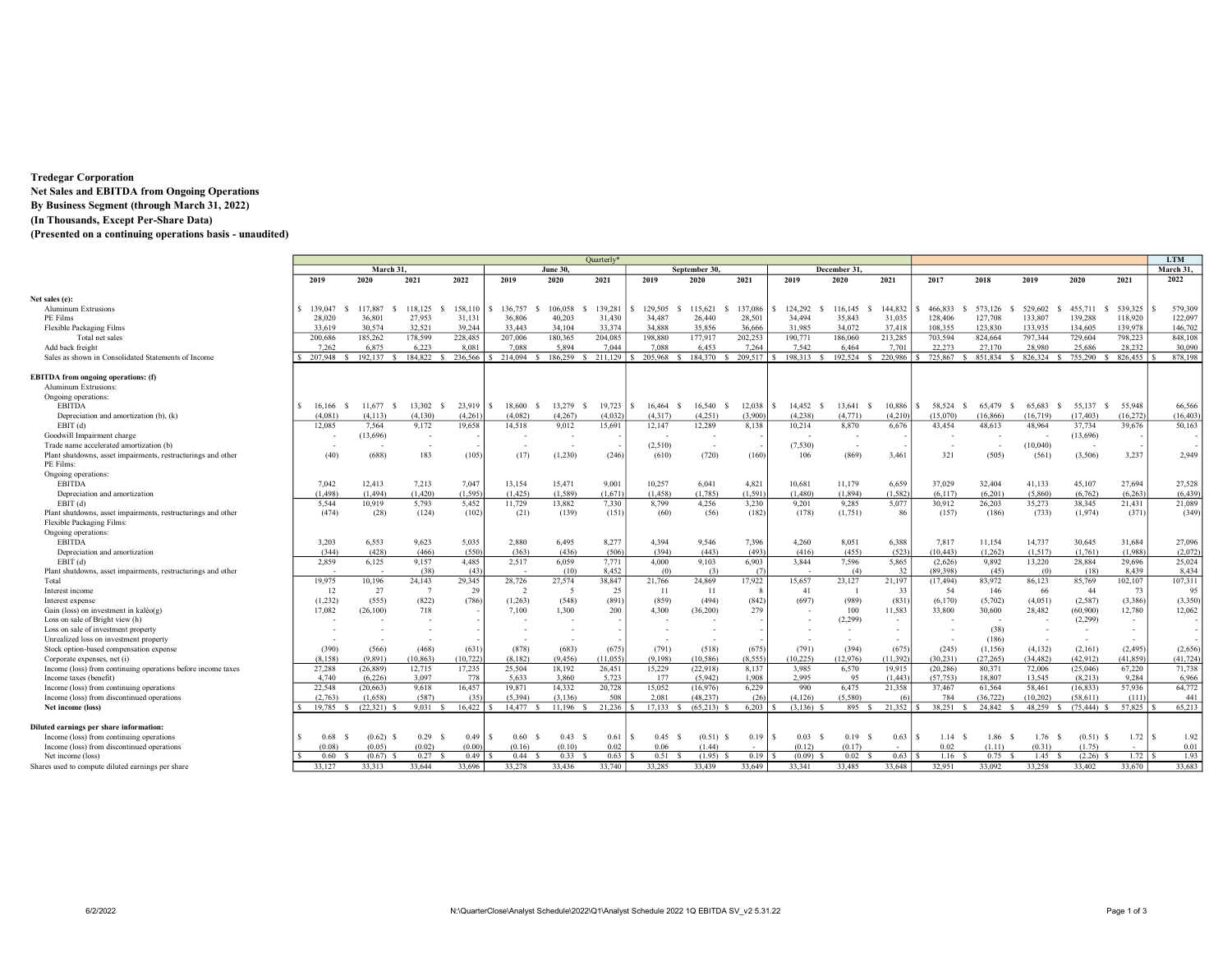### Tredegar Corporation

Consolidated Statement of Operations

By Business Segment Excluding Unusual Items, Losses

Related to Plant Shutdowns, Asset Impairments and

Restructurings, Gains (Losses) from Sale of Assets,

Investment Write-downs or Write-ups, Discontinuing Operations & Other Items

(through March 31, 2022)

# (In Thousands, Except Per-Share Data)

# (Presented on a continuing operations basis - unaudited)

|                                                           |          | Quarterly*  |         |             |              |         |                          |          |              |                 |             |                            |                      |             | <b>LTM</b>                |                     |                     |                            |           |                |                 |     |           |  |  |  |
|-----------------------------------------------------------|----------|-------------|---------|-------------|--------------|---------|--------------------------|----------|--------------|-----------------|-------------|----------------------------|----------------------|-------------|---------------------------|---------------------|---------------------|----------------------------|-----------|----------------|-----------------|-----|-----------|--|--|--|
|                                                           |          |             |         | March 31,   |              |         |                          | June 30. |              |                 |             | September 30               |                      |             |                           |                     | December 31.        |                            | March 31  |                |                 |     |           |  |  |  |
|                                                           |          | 2019        | 2020    |             | 2021         | 2022    | 2019                     | 2020     | 2021         |                 | 2019        | 2020                       | 2021                 | 2019        | 2020                      | 2021                | 2017                | 2018                       | 2019      | 2020           | 2021            |     | 2022      |  |  |  |
| Net sales (e):                                            |          |             |         |             |              |         |                          |          |              |                 |             |                            |                      |             |                           |                     |                     |                            |           |                |                 |     |           |  |  |  |
| <b>Aluminum Extrusions</b>                                |          | \$139,047   | 117,887 |             | 118,125      | 158,110 | 136,757                  | 106,058  | 139,281      |                 | 129,505     | 115.621                    | 137,086              | 124,292     | 116,145                   | 144,832             | 466,833             | 573,126<br>S<br>-8         | 529,602   | 455,711<br>-S  | 539,325<br>- \$ |     | 579,309   |  |  |  |
| PE Films                                                  |          | 28,020      | 36,801  |             | 27,953       | 31,131  | 36,806                   | 40.203   | 31,430       |                 | 34,487      | 26,440                     | 28,501               | 34.494      | 35,843                    | 31,035              | 128,406             | 127,708                    | 133,807   | 139,288        | 118,920         |     | 122,097   |  |  |  |
|                                                           |          | 33,619      | 30,574  |             | 32.521       | 39.244  | 33.443                   | 34.104   | 33,374       |                 | 34,888      | 35,856                     | 36,666               | 31,985      | 34,072                    | 37.418              | 108,355             | 123,830                    | 133,935   | 134,605        | 139,978         |     | 146,702   |  |  |  |
| Flexible Packaging Films                                  |          |             |         |             |              |         |                          |          |              |                 |             |                            |                      |             |                           |                     |                     |                            |           |                |                 |     |           |  |  |  |
| Total net sales                                           |          | 200,686     | 185,262 |             | 178,599      | 228,485 | 207,006                  | 180,365  | 204,085      |                 | 198,880     | 177,917                    | 202,253              | 190,771     | 186,060                   | 213,285             | 703,594             | 824,664                    | 797,344   | 729,604        | 798,223         |     | 848,108   |  |  |  |
| <b>EBITDA</b> from ongoing operations: (f)                |          |             |         |             |              |         |                          |          |              |                 |             |                            |                      |             |                           |                     |                     |                            |           |                |                 |     |           |  |  |  |
| <b>Aluminum Extrusions</b>                                |          |             |         |             |              |         |                          |          |              |                 |             |                            |                      |             |                           |                     |                     |                            |           |                |                 |     |           |  |  |  |
| Ongoing operations:                                       |          |             |         |             |              |         |                          |          |              |                 |             |                            |                      |             |                           |                     |                     |                            |           |                |                 |     |           |  |  |  |
| <b>EBITDA</b>                                             | \$.      | 16,166      | 11,677  | -S          | 13,302       | 23,919  | 18,600                   | 13,279   | 19,723       |                 | 16,464      | 16,540                     | 12,038               | 14,452      | 13,641                    | 10,886<br>-8        | 58,524              | 65,479<br>-S<br>-8         | 65,683    | 55,137<br>-8   | 55,948<br>-S    |     | 66,566    |  |  |  |
| Depreciation and amortization (b), (k)                    |          | (4.081)     |         | (4.113)     | (4.130)      | (4.261) | (4.082)                  | (4.267)  | (4.032)      |                 | (4.317)     | (4.251)                    | (3,900)              | (4.238)     | (4.771)                   | (4.210)             | (15.070)            | (16, 866)                  | (16, 719) | (17, 403)      | (16.272)        |     | (16, 403) |  |  |  |
| EBIT(d)                                                   |          | 12,085      | 7.564   |             | 9,172        | 19,658  | 14.518                   | 9,012    | 15,691       |                 | 12,147      | 12,289                     | 8.138                | 10,214      | 8,870                     | 6,676               | 43,454              | 48,613                     | 48,964    | 37,734         | 39,676          |     | 50,163    |  |  |  |
|                                                           |          |             |         |             |              |         |                          |          |              |                 |             |                            |                      |             |                           |                     |                     |                            |           |                |                 |     |           |  |  |  |
| PE Films                                                  |          |             |         |             |              |         |                          |          |              |                 |             |                            |                      |             |                           |                     |                     |                            |           |                |                 |     |           |  |  |  |
| Ongoing operations:                                       |          |             |         |             |              |         |                          |          |              |                 |             |                            |                      |             |                           |                     |                     |                            |           |                |                 |     |           |  |  |  |
| <b>EBITDA</b>                                             |          | 7,042       | 12,413  |             | 7,213        | 7,047   | 13,154                   | 15,471   | 9,001        |                 | 10,257      | 6,041                      | 4,821                | 10,681      | 11,179                    | 6,659               | 37,029              | 32,404                     | 41,133    | 45,107         | 27,694          |     | 27,528    |  |  |  |
| Depreciation and amortization                             |          | (1.498)     | (1.494) |             | (1.420)      | (1.595) | (1.425)                  | (1.589)  | (1.671)      |                 | (1.458)     | (1.785)                    | (1.591)              | (1.480)     | (1.894)                   | (1.582)             | (6.117)             | (6.201)                    | (5,860)   | (6.762)        | (6, 263)        |     | (6, 439)  |  |  |  |
| EBIT(d)                                                   |          | 5.544       | 10,919  |             | 5,793        | 5,452   | 11,729                   | 13,882   | 7,330        |                 | 8,799       | 4.256                      | 3,230                | 9,201       | 9,285                     | 5,077               | 30,912              | 26,203                     | 35,273    | 38,345         | 21,431          |     | 21,089    |  |  |  |
| Flexible Packaging Films                                  |          |             |         |             |              |         |                          |          |              |                 |             |                            |                      |             |                           |                     |                     |                            |           |                |                 |     |           |  |  |  |
| Ongoing operations:                                       |          |             |         |             |              |         |                          |          |              |                 |             |                            |                      |             |                           |                     |                     |                            |           |                |                 |     |           |  |  |  |
| <b>EBITDA</b>                                             |          | 3.203       | 6.553   |             | 9.623        | 5,035   | 2.880                    | 6,495    | 8.277        |                 | 4.394       | 9.546                      | 7,396                | 4.260       | 8,051                     | 6.388               | 7,817               | 11,154                     | 14,737    | 30,645         | 31,684          |     | 27,096    |  |  |  |
|                                                           |          | (344)       |         | (428)       | (466)        | (550)   | (363)                    | (436)    | (506)        |                 | (394)       | (443)                      | (493)                | (416)       | (455)                     | (523)               | (10.443)            | (1.262)                    | (1,517)   | (1.761)        | (1.988)         |     | (2,072)   |  |  |  |
| Depreciation and amortization                             |          |             |         |             |              |         |                          |          |              |                 |             |                            |                      |             |                           |                     |                     |                            |           |                |                 |     |           |  |  |  |
| EBIT(d)                                                   |          | 2.859       | 6,125   |             | 9,157        | 4,485   | 2,517                    | 6,059    | 7,771        |                 | 4,000       | 9.103                      | 6.903                | 3,844       | 7.596                     | 5,865               | (2,626)             | 9.892                      | 13,220    | 28,884         | 29,696          |     | 25,024    |  |  |  |
| Total                                                     |          | 20,488      | 24,608  |             | 24,122       | 29,595  | 28,764                   | 28,953   | 30,792       |                 | 24,946      | 25,648                     | 18,271               | 23,259      | 25,751                    | 17,618              | 71,740              | 84,708                     | 97,457    | 104,963        | 90,803          |     | 96,276    |  |  |  |
| Interest income                                           |          | 12          |         | 27          | -7           | 29      | $\overline{\phantom{a}}$ | - 5      |              | 25              | -11         | -11                        | - 8                  | 41          | - 1                       | 33                  | - 54                | 146                        | -66       | 44             |                 | -73 | 95        |  |  |  |
| Interest expense                                          |          | (1,232)     |         | (555)       | (822)        | (786)   | (1,263)                  | (548)    | (891)        |                 | (859)       | (494)                      | (842)                | (697)       | (989)                     | (831)               | (6,170)             | (5,702)                    | (4,051)   | (2,587)        | (3,386)         |     | (3,350)   |  |  |  |
| Stock option-based compensation expense                   |          | (390)       |         | (566)       | (468)        | (631)   | (878)                    | (648)    | (675)        |                 | (791)       | (518)                      | (675)                | (791)       | (355)                     | (675)               | (245)               | (1,156)                    | (2,851)   | (2,087)        | (2, 495)        |     | (2,656)   |  |  |  |
| Corporate expenses and misc. other                        |          | (7, 268)    |         | (7.909)     | (9, 434)     | (5,521) | (7.254)                  | (7.590)  | (8,919)      |                 | (7,635)     | (8.776)                    | (7, 267)             | (7, 897)    | (11.372)                  | (8, 651)            | (26, 291)           | (25, 190)                  | (30, 054) | (35,650)       | (34, 268)       |     | (30.358)  |  |  |  |
| Income (loss) from ongoing operations before income taxes |          | 11,610      | 15,605  |             | 13,405       | 22,686  | 19,371                   | 20,172   | 20,332       |                 | 15,672      | 15,871                     | 9,495                | 13,915      | 13,036                    | 7,494               | 39,088              | 52,806                     | 60,567    | 64,683         | 50,727          |     | 60,007    |  |  |  |
| Income taxes (benefit)                                    |          | 2.332       | 3.779   |             | 3.272        | 5.756   | 4.302                    | 4.142    | 4.257        |                 | 2.401       | 2.650                      | 2.254                | 3.977       | 3.292                     | 1.347               | 13,801              | 12.270                     | 13.011    | 13,862         | 11.130          |     | 13.613    |  |  |  |
| Net income from ongoing operations (c)                    |          | 9,279       | 11.827  |             | 10.133       | 16.930  | 15.069                   | 16,030   | 16.076       |                 | 13.272      | 13.222                     | 7.241                | 9.939       | 9.744                     | 6,147               | 25,287              | 40.536                     | 47,557    | 50.820         | 39.597          |     | 46.394    |  |  |  |
|                                                           |          |             |         |             |              |         |                          |          |              |                 |             |                            |                      |             |                           |                     |                     |                            |           |                |                 |     |           |  |  |  |
| Diluted earnings per share from ongoing operations:       |          |             |         |             |              |         |                          |          |              |                 |             |                            |                      |             |                           |                     |                     |                            |           |                |                 |     |           |  |  |  |
| Net income from ongoing operations (c)                    |          | .28S        |         | .36<br>- \$ | .30          | .50     | .45                      | .48      | -S           | .48             | .40         | .39<br>$\mathcal{S}$       | .22<br>$\mathcal{S}$ | .30         | .29<br>$\hat{\mathbf{z}}$ | .18<br><sub>S</sub> | .77S                | 1.22<br>$\mathbf{\hat{S}}$ | 1.42      | 1.51<br>-S     | 1.18<br>- 5     |     | 1.38      |  |  |  |
| Shares used to compute diluted earnings per share         |          | 33,127      | 33,313  |             | 33,644       | 33,696  | 33,278                   | 33,436   | 33,740       |                 | 33,285      | 33,439                     | 33,649               | 33,341      | 33,485                    | 33,648              | 32,951              | 33,092                     | 33,258    | 33,402         | 33,670          |     | 33,683    |  |  |  |
|                                                           |          |             |         |             |              |         |                          |          |              |                 |             |                            |                      |             |                           |                     |                     |                            |           |                |                 |     |           |  |  |  |
| <b>Financial Position and Other Data:</b>                 |          |             |         |             |              |         |                          |          |              |                 |             |                            |                      |             |                           |                     |                     |                            |           |                |                 |     |           |  |  |  |
| Total assets                                              |          | \$749,377   | 663.186 |             | 522.504      | 564,671 | 730,100                  | 658,807  | 535,515      |                 | 730,934     | 567,640                    | 545,834              | 712,668     | 514.870                   | 523.584<br>\$.      | 755,743<br><b>s</b> | 707,373<br>-S              |           |                |                 |     |           |  |  |  |
| Cash and cash equivalents                                 |          | 36,302      | 35,059  |             | 21,859       | 25,648  | 39,769                   | 39,930   | 18,298       |                 | 44,652      | 35,022                     | 30,253               | 31,422      | 11,846                    | 30,521              | 36,491              | 34,397                     |           |                |                 |     |           |  |  |  |
| Debt                                                      |          | 110,000     | 43,000  |             | 143,000      | 131,250 | 73,000                   | 34,000   | 117,000      |                 | 68,000      | 7.000                      | 127,000              | 42,000      | 134,000                   | 73,000              | 152,000             | 101,500                    |           |                |                 |     |           |  |  |  |
| Shareholders' equity (net book value)                     |          | 372,621     | 338,590 |             | 115,987      | 211,868 | 388,276                  | 350,874  | 143,340      |                 | 397,835     | 289,309                    | 146,279              | 376,749     | 109,055                   | 184,722             | 343,780             | 354,857                    |           |                |                 |     |           |  |  |  |
| Net debt as a percentage of net capitalization (a)        |          | 17%         |         | 2%          | 51%          | 33%     | 8%                       | N/A      | 41%          |                 | 6%          | N/A                        | 40%                  | 3%          | 53%                       | 19%                 | 25%                 | 16%                        |           |                |                 |     |           |  |  |  |
| Equity market capitalization (j)                          |          | 573,320     | 523,772 |             | 505,380      | 405,715 | 542,088                  | 516,186  | 464,236      |                 | 629,584     | 498,342                    | 410,799              | 745,709     | 558,735                   | 398,767             | 633,935             | 526,172                    |           |                |                 |     |           |  |  |  |
|                                                           |          |             |         |             |              |         |                          |          |              |                 |             |                            |                      |             |                           |                     |                     |                            |           |                |                 |     |           |  |  |  |
| <b>Aluminum Extrusions:</b>                               |          |             |         |             |              |         |                          |          |              |                 |             |                            |                      |             |                           |                     |                     |                            |           |                |                 |     |           |  |  |  |
| Volume (Millions Lbs.)                                    |          | 53.6        |         | 47.3        | 44.4         | 43.0    | 53.1                     | 43.8     | 49.0         |                 | 51.4        | 48.9                       | 45.4                 | 50.1        | 46.4                      | 44.6                | 199.4               | 223.9                      | 208.2     | 186.4          | 183.4           |     | 181.9     |  |  |  |
| Capital expenditures                                      |          | 4.367<br>-8 | 1,574   |             | 2,447        | 2,881   | 4,420                    | 1,355    | 4,326        |                 | 3,057       | 1,784<br>-S                | 5,183<br>-S          | 6,010       | 5,547                     | 6,957<br>- \$       | 25,653<br>-S        | 12,966<br>-S<br>-8         | 17,855    | 10,260<br>- \$ | 18,914<br>-S    |     | 19,347    |  |  |  |
| Depreciation and amortization (b), (k)                    | -S       | 4.081       | 4.113   |             | 4.130        | 4,261   | 4.082                    | 4.267    | 4.032        |                 | 6.827       | 4.251                      | 3,900<br>- 5         | 11.768      | 4.771                     | 4,210<br>- \$       | 15,070              | 16.866<br>-8               | 26,759    | 17,403         | 16.272          |     | 16,403    |  |  |  |
| PE Films:                                                 |          |             |         |             |              |         |                          |          |              |                 |             |                            |                      |             |                           |                     |                     |                            |           |                |                 |     |           |  |  |  |
| Volume (Millions Lbs.)                                    |          | 9.5         |         | 12.2        | 10.2         | 10.6    | 11.3                     | 11.6     | 10.5         |                 | 11.1        | 9.6                        | 9.3                  | 12.1        | 11.8                      | 9.4                 | 41.8                | 40.2                       | 44.0      | 45.2           | 39.4            |     | 39.8      |  |  |  |
| Capital expenditures                                      | <b>R</b> | 912<br>- 5  | 1,621   |             | 1,233        | 581     | 1.040                    | 1,423    | 500<br>-S    |                 | 3,623       | 1,833<br>S                 | 1,023<br>S           | 2,993       | 1,147                     | 240<br>- \$         | 4.648               | 2,523<br>-S<br>-8          | 8,567     | 6,024<br>-S    | 2,997<br>-8     |     | 2,344     |  |  |  |
| Depreciation and amortization                             | -S       | 1,498<br>-8 | 1,494   |             | 1,420        | 1,595   | 1,425<br>-S              | 1,589    | 1,671<br>-S  |                 | 1,458       | 1,785<br>-S                | 1,591<br>-S          | 1,480       | 1,894<br>- S              | 1,582<br>- \$       | 6,117<br>-8         | 6,201<br>- \$<br>-8        | 5,860     | 6,762<br>-S    | 6,263<br>-8     |     | 6,439     |  |  |  |
| <b>Flexible Packaging Films:</b>                          |          |             |         |             |              |         |                          |          |              |                 |             |                            |                      |             |                           |                     |                     |                            |           |                |                 |     |           |  |  |  |
| Volume (Millions Lbs.)                                    |          | 25.5        |         | 25.8        | 27.4         | 26.0    | 26.5                     | 29.2     | 24.2         |                 | 27.9        | 30.1                       | 27.0                 | 25.4        | 28.0                      | 25.9                | 89.3                | 99.0                       | 105.3     | 113.1          | 104.6           |     | 103.      |  |  |  |
| Capital expenditures                                      | -8       | $1,735$ \$  |         | 848 S       | 1,271<br>- 8 | 1,545   | 1,260<br>s<br>-S         | 417      | 1,117<br>- S |                 | 2,698<br>-S | 1,183<br>-S                | 1,895<br>-S          | 3,174<br>-S | 2,511 \$<br>-S.           | 1,320               | 3,619<br>IS.        | 5,423<br>- S<br>S.         | 8,866 \$  | 4,959          | 5,603<br>- S    |     | 5,877     |  |  |  |
|                                                           |          |             |         |             |              |         |                          |          |              |                 |             |                            |                      |             |                           |                     |                     |                            |           |                |                 |     |           |  |  |  |
| Depreciation and amortization                             | -S       | 344S        |         | 428S        | 466S         | 550     | 363 S                    | 436 S    |              | $506$ $\mid$ \$ | 394         | 443S<br>$\hat{\mathbf{x}}$ | 493                  | 416         | 455 \$<br>- 8             | $523$ $\sqrt{S}$    | $10,443$ \$         | $1,262$ \$                 | 1,517S    | 1,761          | 1.988<br>-S     |     | 2,072     |  |  |  |